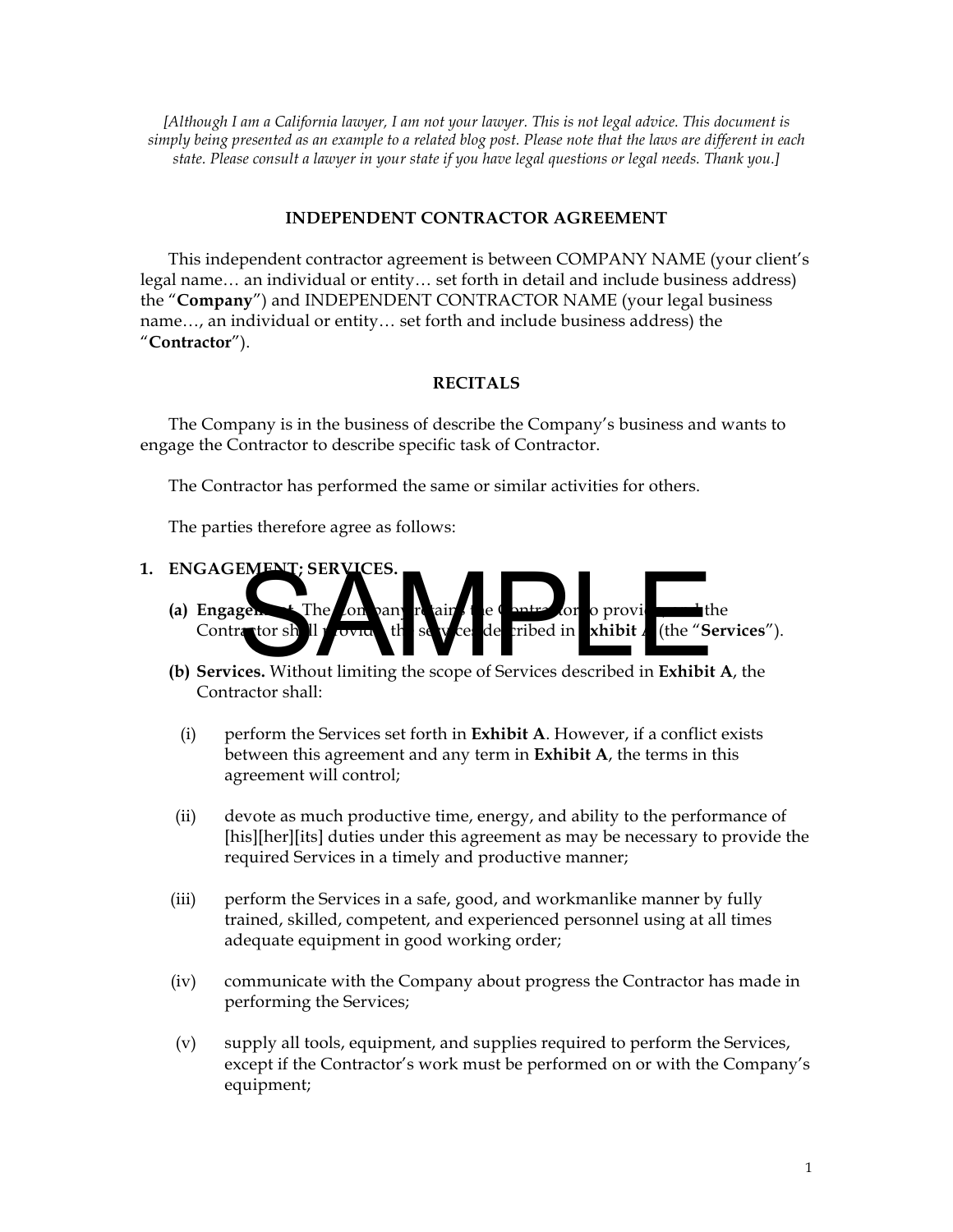- (vi) ensure that all materials and equipment furnished to [his][her][its] personnel is of good and merchantable quality, unless otherwise agreed by the Company;
- (vii) provide services (including the Services) and end products that are satisfactory and acceptable to the Company and free of defects; and
- (viii) remove, replace, or correct all or any portion of the work or end products found defective or unsuitable, without additional cost or risk to the Company.
- **(c) Legal Compliance.** The Contractor shall perform the Services in accordance with standards prevailing in the Company's industry, and in accordance with applicable laws, rules, or regulations. The Contractor shall obtain all permits or permissions required to comply with those standards, laws, rules, or regulations.
- **(d) Company's Obligations.** The Company shall make timely payments of amounts earned by the Contractor under this agreement and notify the Contractor of any changes to its procedures affecting the Contractor's obligations under this agreement at least 30 days before implementing those changes.

# **2. TERM AND TERMINATION.**

- **(a) Term.** his agreem in will be ome effective as est ribed in ection 21. Unless it is terminance earlier in  $\int_{\alpha}$  accordance with subsection 2(b), this agreement will continuo until the Services have been satisfactorily completed and the Contractor has been paid in full for such Services (the "**Term**"). However, this agreement may not remain effective for more than Number years. This agreem in will a bme the community of the state of the state of the state of the state of the state of the state of the state of the state of the state of the state of the state of the state of the state of the state
- **(b) Termination.** This agreement may be terminated:
	- (i) by either party on provision of Number days' written notice to the other party, with or without cause;
- (ii) by either party for a material breach of any provision of this agreement by the other party, if the other party's material breach is not cured within Number days of receipt of written notice of the breach; [or]
- (iii) by the Company at any time and without prior notice, if the Contractor is convicted of any crime or offense, fails or refuses to comply with the written policies or reasonable directives of the Company, or is guilty of serious misconduct in connection with performance under this agreement[.][; or]
- (iv) automatically, on the death of the Contractor.
- **(c) Effect of Termination.** After the termination of this agreement for any reason, the Company shall promptly pay the Contractor for Services rendered before the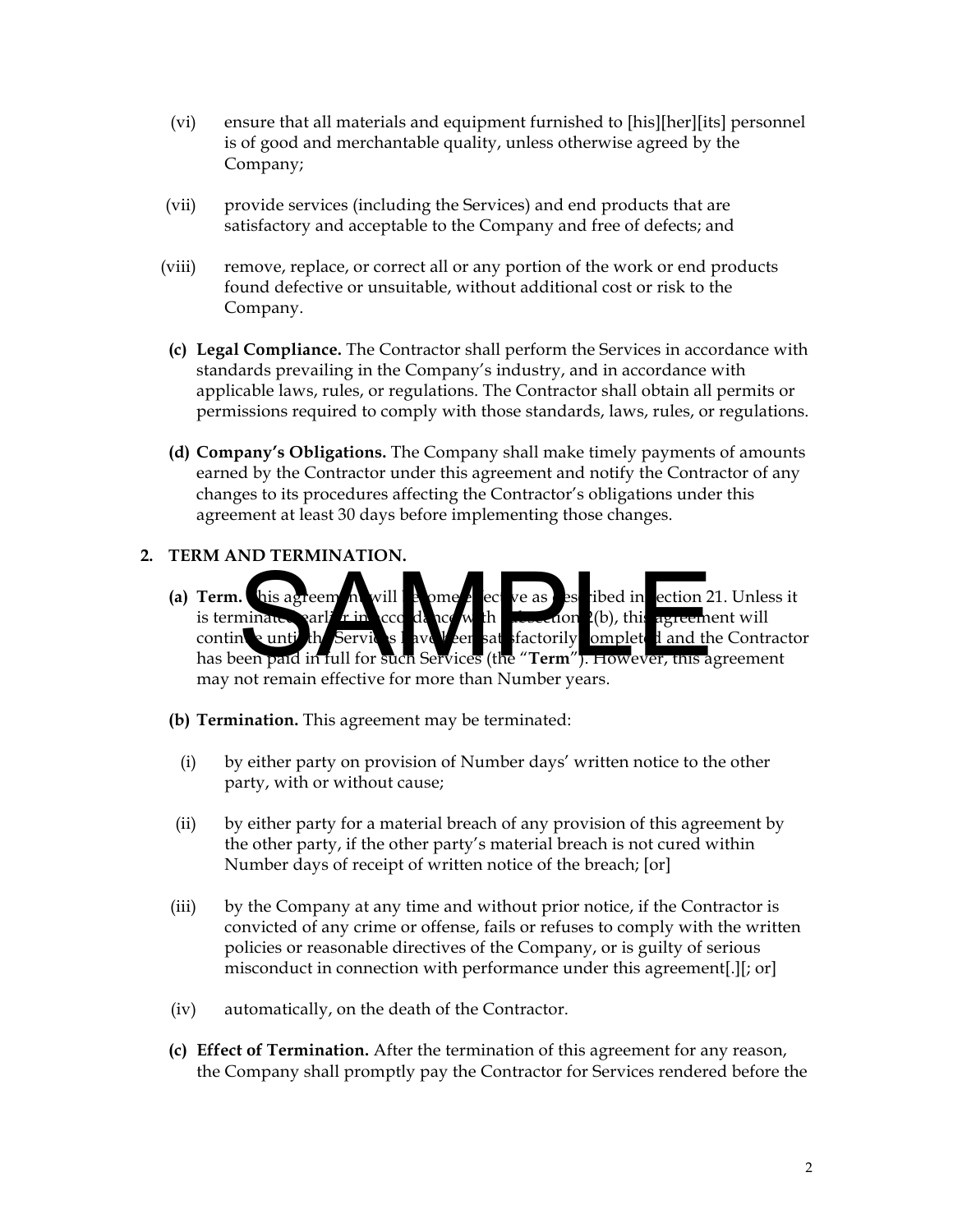effective date of the termination. No other compensation, of any nature or type, will be payable after the termination of this agreement.

## **3. COMPENSATION.**

- **(a) Terms and Conditions**. The Company shall pay the Contractor in accordance with **Exhibit A**.
- **(b) No Payments in Certain Circumstances**. No payment will be payable to the Contractor under any of the following circumstances:
	- (i) if prohibited under applicable government law, regulation, or policy;
	- (ii) if the Contractor did not directly perform or complete the Services described in **Exhibit A**;
	- (iii) if the Contractor did not perform the Services to the reasonable satisfaction of the Company; or
	- (iv) if the Services performed occurred after the expiration or termination of the Term, unless otherwise agreed in writing.
- **(c) No Otherce in pensation. The compensation set out above will be the** Contra tor's sole c
- **(d) Expenses.** Any ordinary and necessary expenses in urred by the Contractor or [his][her][its] staff in the performance of this agreement will be the Contractor's sole responsibility. the company of the company of the company of the company of the company of the company of the company of the company of the company of the company of the company of the company of the company of the company of this agreeme
- **(e) Taxes**. The Contractor is solely responsible for the payment of all income, social security, employment-related, or other taxes incurred as a result of the performance of the Services by the Contractor under this agreement, and for all obligations, reports, and timely notifications relating to those taxes. The Company has no obligation to pay or withhold any sums for those taxes.
- **(f) Other Benefits.** The Contractor has no claim against the Company under this agreement or otherwise for vacation pay, sick leave, retirement benefits, social security, worker's compensation, health or disability benefits, unemployment insurance benefits, or employee benefits of any kind.

#### **4. NATURE OF RELATIONSHIP; INVENTIONS.**

#### **(a) Independent Contractor Status.**

(i) The relationship of the parties under this agreement is one of independent contractors, and no joint venture, partnership, agency, employer-employee, or similar relationship is created in or by this agreement. Neither party may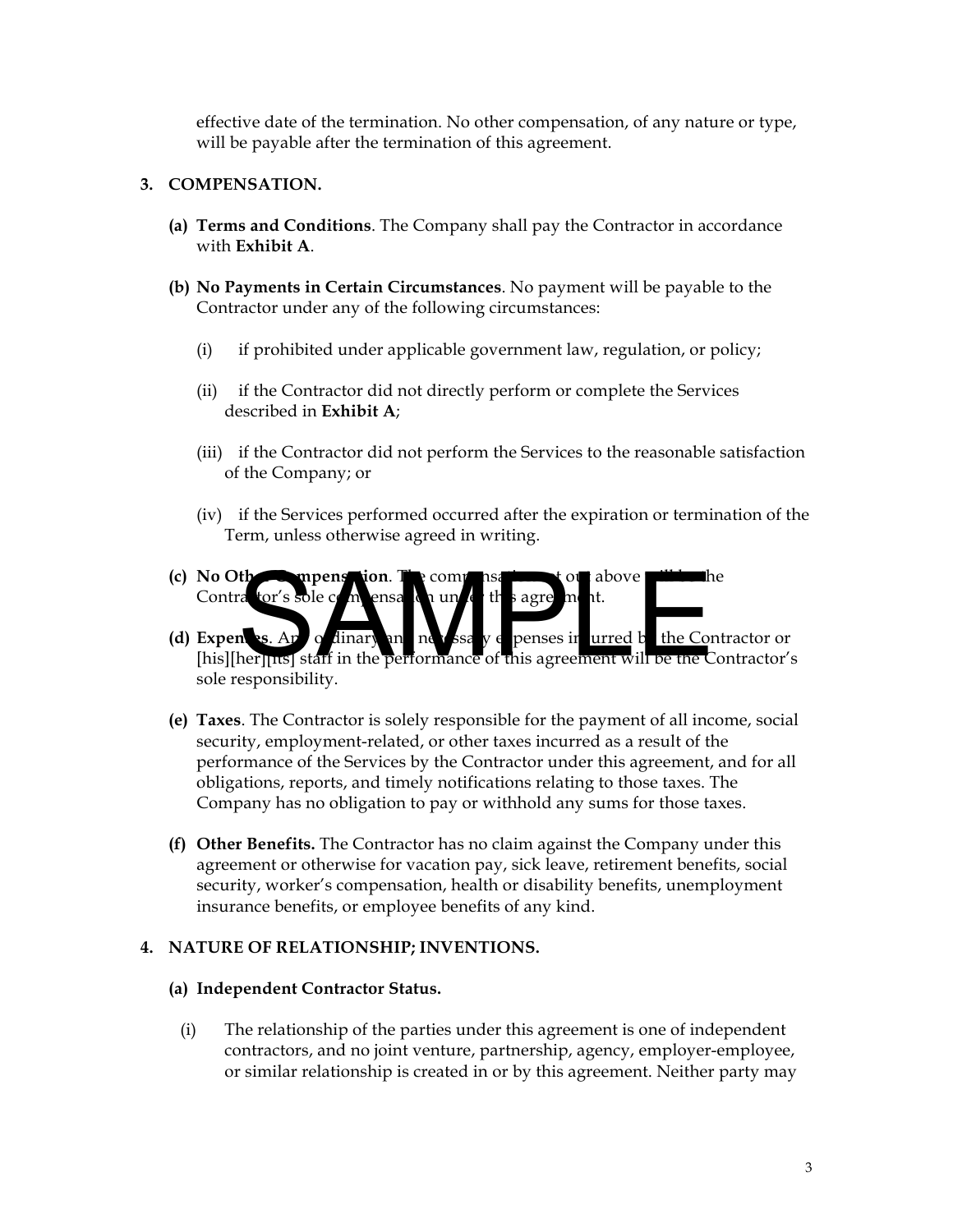assume or create obligations on the other party's behalf, and neither party may take any action that creates the appearance of such authority.

- (ii) The Contractor has the sole right to control and direct the means, details, manner, and method by which the Services will be performed, and the right to perform the Services at any time, place, or location. The Contractor or the Contractor's staff shall perform the Services, and the Company is not required to hire, supervise, or pay any assistants to help the Contractor perform those Services. The Contractor shall provide insurance coverage for [him][her][it]self and [his][her][its] staff.
- **(b) Inventions Retained and Licensed.** Attached as **Exhibit B** to this agreement is a list of all intellectual property that the Contractor made before [his][her][its] agreement with the Company (the "**Prior Inventions**") that belong to the Contractor, that relate to the Company's proposed business, products, or research and development, and that are *not* assigned to the Company under this agreement. If no list is attached, the Contractor represents that there are no Prior Inventions. If disclosure of a Prior Invention would cause the Contractor to violate an existing confidentiality agreement, the Contractor may not list the Prior Invention in **Exhibit B** but shall instead provide the name of the invention, a list of the party or parties to which it belongs, and an explanation of why full disclosure was not given. A space is provided in **Exhibit B** for this purpose. If in the course providing services to the Company the Contractor incorporates into a Company product of cess,  $\lambda$  machine a Prior Invention of ned by the Contractor  $\infty$  in which the contractor has an interest, the Company will be granted and  $\frac{1}{2}$  v  $\frac{1}{2}$  nonexclusive  $\frac{1}{2}$  free, irrevocable, erpetual, worldwide license to make, have made, modify, use, and sell that Prior Invention as part of or in connection with that product, process, or machine. Note that the contract of the part of the contract of the part of the contract of the contract of the contract of the contract of the contract of the contract of the contract of the contract of the contract of the contract
- **(c) Company Inventions.** The Contractor has no right or interest in any work or product resulting from the Services the Contractor performs for the Company, or any of the documents, reports, or other materials the Contractor creates in connection with those Services (collectively, the "**Company Inventions**"), and has no right to or interest in any copyright to the Company Inventions. The Company Inventions have been specially commissioned or ordered by the Company as "works made-for-hire," as that term is defined in the United States Copyright Act, and the Company is therefore the author and owner of all copyrights in the Company Inventions.
- **(d) Disclosure of Company Inventions.** The Contractor shall promptly disclose in writing to the Company all Company Inventions that the Contractor has authored, made, conceived, or first actually reduced to practice, alone or jointly with others.
- **(e) Assignment of Company Inventions.** If the Company Inventions or any parts of those are deemed not to have been works made-for-hire, the Contractor hereby assigns to the Company all interest the Contractor may have in the Company Inventions, including all copyrights, publishing rights, rights to use, reproduce,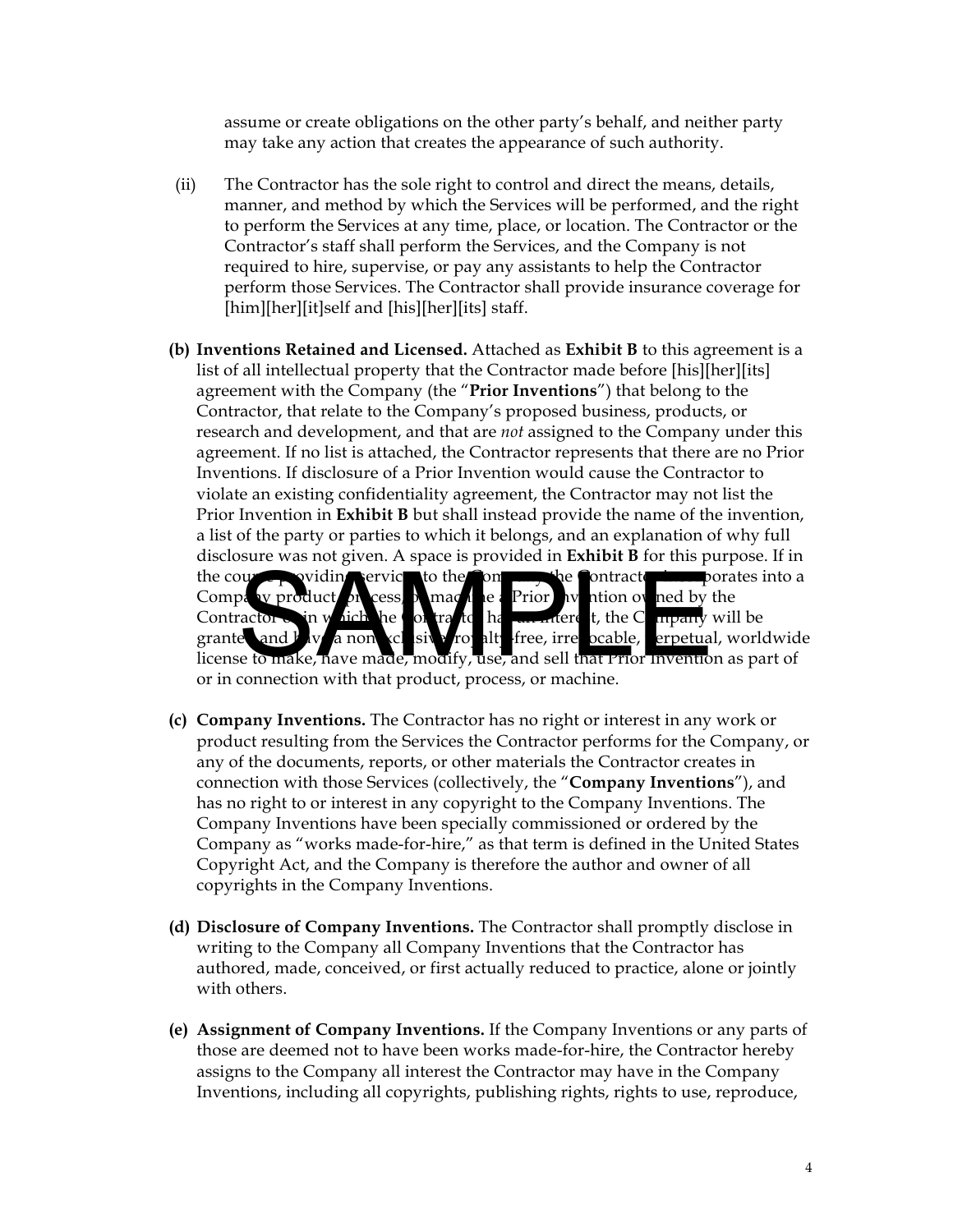and otherwise exploit the Company Inventions in all formats or media and all channels, whether now known or created in the future.

**(f) Patent and Copyright Registrations.** The Contractor shall assist the Company or its designee, at the Company's expense, to secure the Company's rights in the Company Inventions and any copyrights, patents, mask work rights, or other intellectual property rights relating to the Company Inventions in all countries, including by disclosing to the Company all pertinent information and data with respect to those, by signing all applications, specifications, oaths, assignments, and other instruments that the Company deems necessary to apply for and obtain such rights and to assign and convey to the Company, its successors, assigns, and nominees the exclusive interest in the Company Inventions, and any copyrights, patents, mask work rights, or other intellectual property rights relating to those. When it is in the Contractor's power to do so, the Contractor shall sign or cause to be signed these instruments or papers after the termination or expiration of this agreement. If the Contractor provides assistance after the termination or expiration of this agreement at the Company's request, the Company shall pay the Contractor a reasonable rate for any time spent. If because of the Contractor's mental or physical incapacity or for any other reason the Company cannot secure a signature to apply for or pursue any application of any United States or foreign patents or copyright registrations covering Company Inventions or original works of authorship assigned to the Company, the Contractor hereby irrevel appoints the Contractor hereby and its duly a horized of case and appoints the Contractor of sage is and attorneys in duly at thorized of  $\cos$  and a gents at  $\sin$  Contractor's agents and attorneys in fact, to act  $\epsilon$  and on behalf of the Contractor of sign and file any those applications and to do all other a with ly permitted  $\frac{1}{x}$  cts to further the prosecution and issuance of patent or copyright registrations with the same legal force and effect as if they had been signed by the Contractor. or thorized of cas and spoints the contract of the contract of the contract of the contract of the contract or the contract or the contract or the space of patent or copyright registrations with the same legal as if they h

# **5. USE OF TRADEMARKS**.

The Contractor may use, reproduce, and distribute the Company's service marks, trademarks, and trade names (if any) (collectively, the "**Company Marks**") in connection with the performance of the Services. Any goodwill received from this use will accrue to the Company, which will remain the sole owner of the Company Marks. The Contractor may not engage in activities or commit acts, directly or indirectly, that may contest, dispute, or otherwise impair the Company's interest in the Company Marks. The Contractor may not cause diminishment of value of the Company Marks through any act or representation. The Contractor may not apply for, acquire, or claim any interest in any Company Marks, or others that may be confusingly similar to any of them, through advertising or otherwise. At the expiration or earlier termination of this agreement, the Contractor will have no further right to use the Company Marks, unless the Company provides written approval for each such use.

# **6. CONFIDENTIAL INFORMATION.**

**(a) Confidentiality.** During the Term, the Contractor may have access to or receive certain information of or about the Company that the Company designates as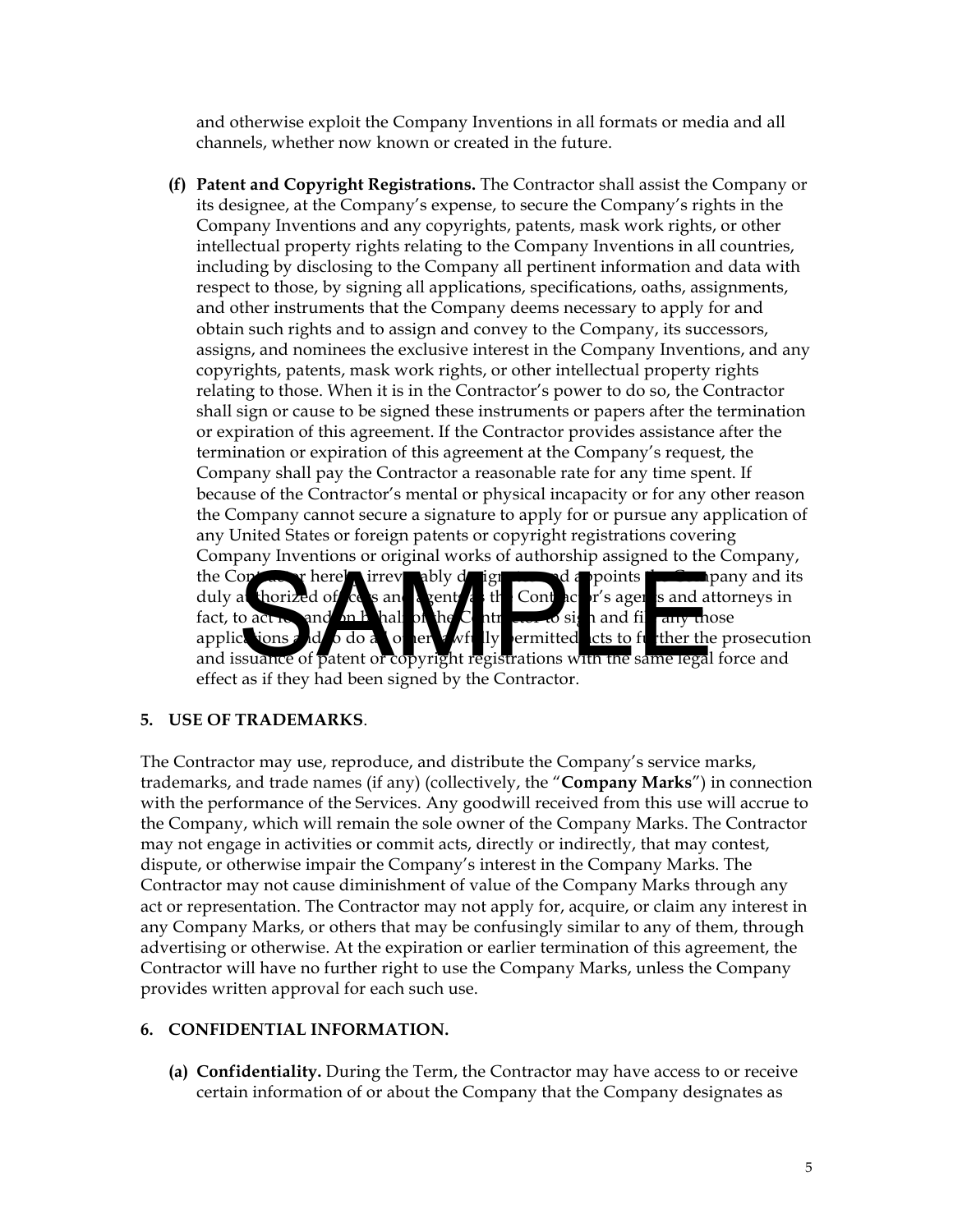confidential or that, under the circumstances surrounding disclosure, ought to be treated as confidential by the Contractor ("**Confidential Information**"). Confidential Information includes information relating to the Company or its current or proposed business, financial statements, budgets and projections, customer identifying information, potential and intended customers, employers, products, computer programs, specifications, manuals, software, analyses, strategies, marketing plans, business plans, and other confidential information, provided orally, in writing, by drawings, or by any other media. The Contractor will treat the Confidential Information as confidential and will not disclose it to any third party or use it for any purpose but to fulfill [his][her][its] obligations in this agreement. In addition, the Contractor shall use due care and diligence to prevent the unauthorized use or disclosure of such information.

- **(b) Exceptions.** The obligations and restrictions in subsection (a) do not apply to that part of the Confidential Information the Contractor demonstrates:
	- (i) was or becomes generally publically available other than as a result of a disclosure by the Contractor in violation of this agreement;
	- (ii) was or becomes available to the Contractor on a nonconfidential basis before its disclosure to the Contractor by the Company, but only if:
		- A.  $t^2$  as surce of uch information is **not** by a confidentiality the  $\Gamma$  mpa $\Gamma$  or  $\Gamma$  not  $\Gamma$  he wise prohibited from  $\alpha$  fractor by a contractual, legal,  $\frac{d}{dx}$  or other orbits that  $\frac{d}{dx}$  is the set of the set of the set of the set of the set of the set of the set of the set of the set of the set of the set of the set of the set of the set of the set of the set of t A. the Contractor provides the Company with written notice of [his][her][its]
		B. the Contractor provides the Company with written notice of [his][her][its]
		- prior possession either (I) before the effective date of this agreement or (II) if the Contractor later becomes aware (through disclosure to the Contractor) of any aspect of the Confidential Information as to which the Contractor had prior possession, promptly on the Contractor so becoming aware;
	- (iii) is requested or legally compelled (by oral questions, interrogatories, requests for information or documents, subpoena, civil or criminal investigative demand, or similar processes), or is required by a regulatory body, to be disclosed. However, the Contractor shall:
		- A. provide the Company with prompt notice of these requests or requirements before making a disclosure so that the Company may seek an appropriate protective order or other appropriate remedy; and
		- B. provide reasonable assistance to the Company in obtaining any protective order.

 If a protective order or other remedy is not obtained or the Company grants a waiver under this agreement, the Contractor may furnish that portion (and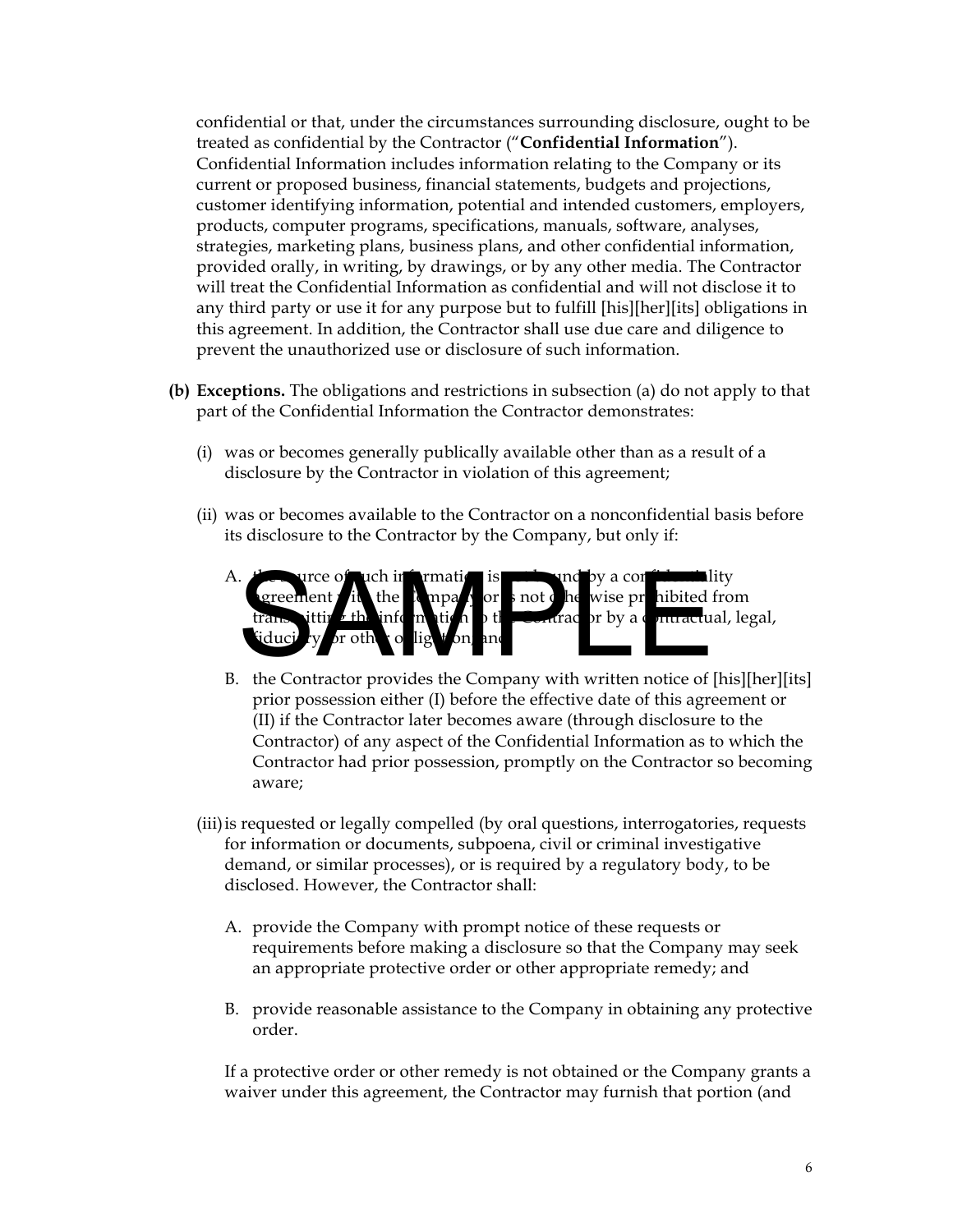only that portion) of the Confidential Information that, in the written opinion of counsel reasonably acceptable to the Company, the Contractor is legally compelled or otherwise required to disclose. However, the Contractor shall make reasonable efforts to obtain reliable assurance that confidential treatment will be accorded any part of the Confidential Information disclosed in this way; or

- (iv)was developed by the Contractor independently without breach of this agreement.
- **(c) Remedy**. Money damages may not be a sufficient remedy for any breach of this section by the Contractor and, in addition to all other remedies, the Company may seek (and may be entitled to) as a result of such breach, specific performance and injunctive or other equitable relief as a remedy.

# **7. REPORTING.**

The Contractor shall report to Name or such other officer or employee as may be designated by the Company. The Contractor shall provide a Frequency of Reports written summary report to the Company on [his]her][its] progress. Reports shall consist of Describe generally what should be included in these reports.

8. **OTHER AG** During the Term,  $\mathbf{t}_{\text{in}}$  Contract  $\mathbf{r}$  is  $\mathbf{r}$  to engage in contracting in contracting activities, except that he Contractor may no accept work, inter into contracts, or accept obligations inconsistent or incompatible with the Contractor's obligations or the scope of Services to be rendered for the Company under this agreement. A<br>
Serm, R. Cor rack r is re to er zag modern dependent contract that he Contributed in the contract or incompatible with the Contractor's obligations of<br>
accept work, there in contract is a present to the Company under th

# **9. RETURN OF PROPERTY.**

Within Number of Days days of the expiration or earlier termination of this agreement, the Contractor shall return to the Company, retaining no copies or notes, all Company products samples, models, property, and documents relating to the Company's business including reports, abstracts, lists, correspondence, information, computer files, computer disks, and other materials and copies of those materials obtained by the Contractor during and in connection with [his][her][its] work with the Company. All files, records, documents, blueprints, specifications, information, letters, notes, media lists, original artwork or creative work, notebooks, and similar items relating to the Company's business, whether prepared by the Contractor or by others, remain the Company's exclusive property.

# **10. INDEMNIFICATION.**

**(a) Of Company by Contractor.** At all times after the effective date of this agreement, the Contractor shall indemnify the Company and its [subcontractors] [officers], [members], [managers], [employees], [owners], [sublicensees],[affiliates], [subsidiaries], [successors], and [assigns] (collectively,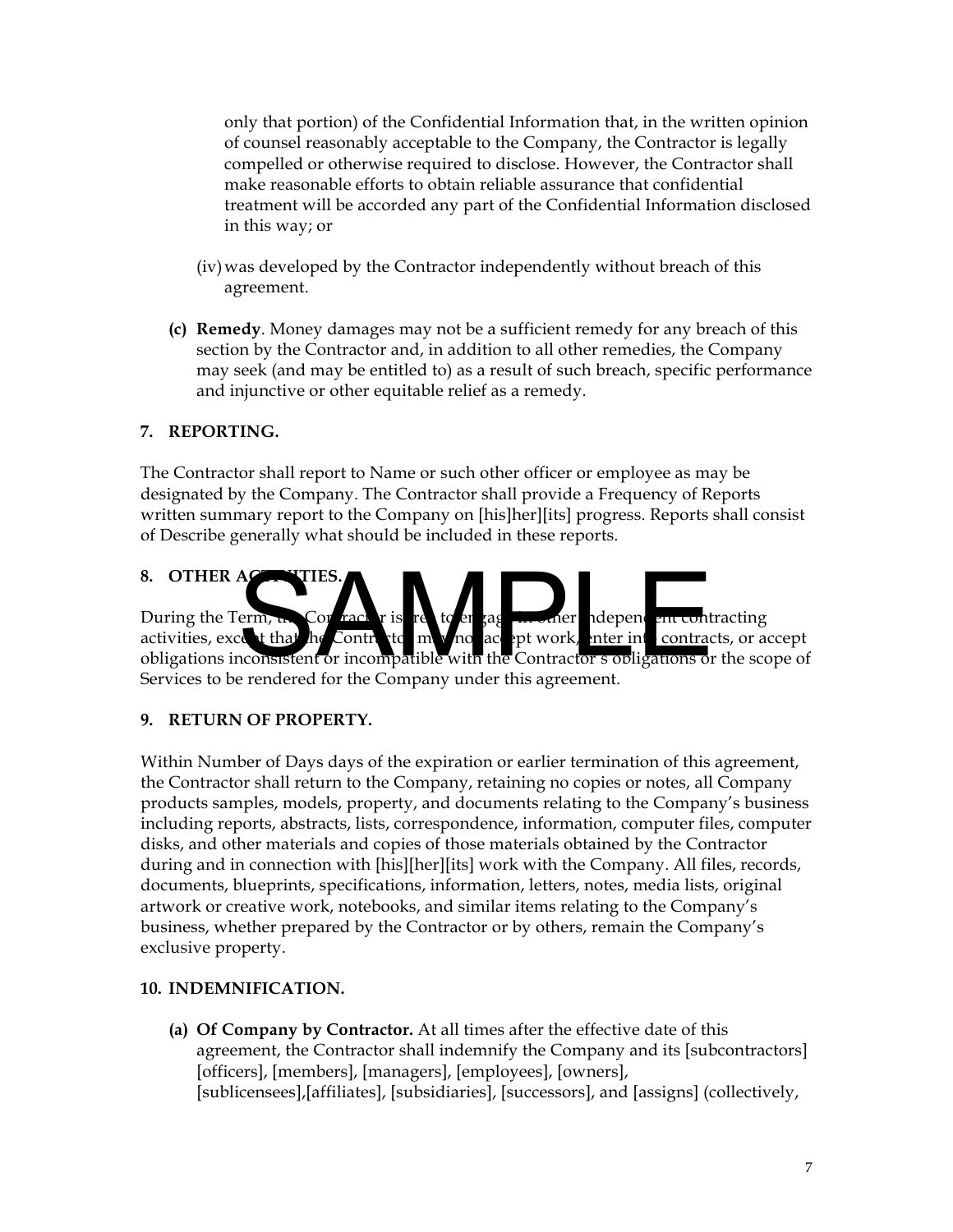the "**Company Indemnitees**") from all damages, liabilities, expenses, claims, or judgments (including interest, penalties, reasonable attorneys' fees, accounting fees, and expert witness fees) (collectively, the "**Claims**") that any Company Indemnitee may incur and that arise from:

- (i) the Contractor's gross negligence or willful misconduct arising from the Contractor's carrying out of [his][her][its] obligations under this agreement;
- (ii) the Contractor's breach of any of [his][her][its] obligations or representations under this agreement; or
- (iii) the Contractor's breach of [his][her][its] express representation that [he][she][it] is an independent contractor and in compliance with all applicable laws related to work as an independent contractor. If a regulatory body or court of competent jurisdiction finds that the Contractor is not an independent contractor or is not in compliance with applicable laws related to work as an independent contractor, based on the Contractor's own actions, the Contractor will assume full responsibility and liability for all taxes, assessments, and penalties imposed against the Contractor or the Company resulting from that contrary interpretation, including taxes, assessments, and penalties that would have been deducted from the Contractor's earnings if the Contractor had been on the Company's payroll and employed as a
- **(b)** Of Contractor by Company A all times are defective at this agreem ant, the Company shall independent the Contractor and its officers, members, managers, employees, agents, contractors, sublicensees, affiliates, subsidiaries, successors, and assigns (collectively, the "**Contractor Indemnitees**") from all Claims that the Contractor Indemnitees may incur arising from: on employee.<br>
In the the Contractor are the Contractor and the Contractor are the Contractor are the Contractor are the Contractor are the Contractor are the Contractor are the Contractor of the Contractor of the diaries.
	- (i) the Company's operation of its business;

 $\text{Comp}_n$  employees.

- (ii) the Company's breach or alleged breach of, or its failure or alleged failure to perform under, any agreement to which it is a party; or
- (iii) the Company's breach of any of its obligations or representations under this agreement. However, the Company is not obligated to indemnify the Contractor if any of these Claims result from the Contractor's own actions or inactions.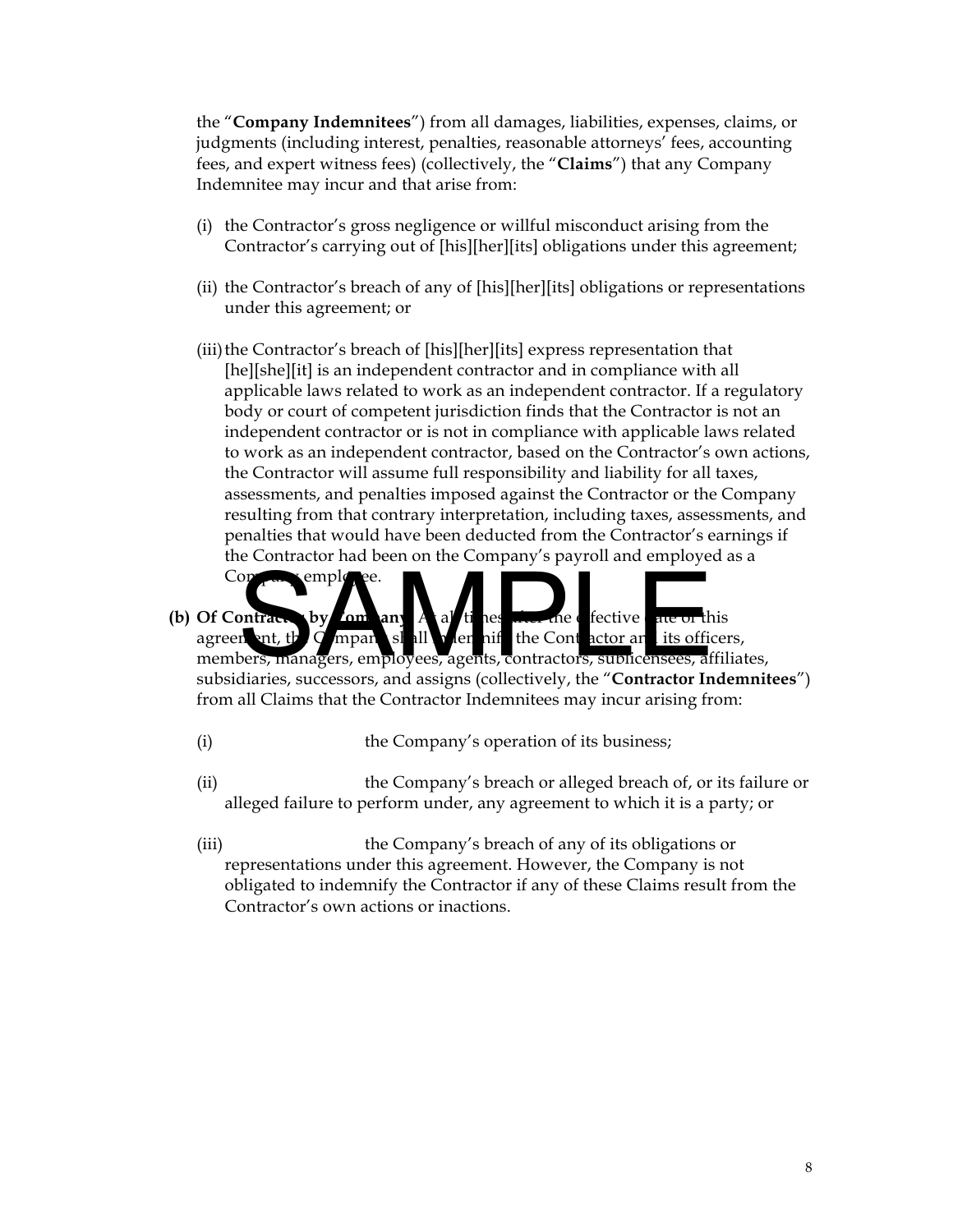## **11. FORCE MAJEURE.**

A party will be not be considered in breach of or in default because of, and will not be liable to the other party for, any delay or failure to perform its obligations under this agreement by reason of fire, earthquake, flood, explosion, strike, riot, war, terrorism, or similar event beyond that party's reasonable control (each a "**Force Majeure Event**"). However, if a Force Majeure Event occurs, the affected party shall, as soon as practicable:

- **(a)** notify the other party of the Force Majeure Event and its impact on performance under this agreement; and
- **(b)** use reasonable efforts to resolve any issues resulting from the Force Majeure Event and perform its obligations under this agreement.

# **12. GOVERNING LAW.**

- **(a) Choice of Law.** The laws of the state of State govern this agreement (without giving effect to its conflicts of law principles).
- **(b) Choice of Forum.** Both parties consent to the personal jurisdiction of the state and federal courts in County, State.
- **(c) Attorn**  $vs'$  Fees. If it er part employs to to the state enforce any rights arising out of or remaing the latter agreement, the loss party shall reimburse the prevailing party for its reasonable attorneys' fees. n vs' Fees. If it er pa de emplys ttorne s enforc any right or render to the lagred of the lagred of the lagred of the lagred of the lagred of the lagred of the lagred of the lagred of the lagred of the lagred of the lagre

#### **13. AMENDMENTS.**

No amendment to this agreement will be effective unless it is in writing and signed by a party or its authorized representative.

#### **14. ASSIGNMENT AND DELEGATION.**

- **(a) No Assignment.** Neither party may assign any of its rights under this agreement, except with the prior written consent of the other party, which consent shall not be unreasonably withheld. All voluntary assignments of rights are limited by this subsection.
- **(b) No Delegation.** Neither party may delegate any performance under this agreement, except with the prior written consent of the other party, which consent shall not be unreasonably withheld.
- **(c) Enforceability of an Assignment or Delegation.** If a purported assignment or purported delegation is made in violation of this section 14, it is void.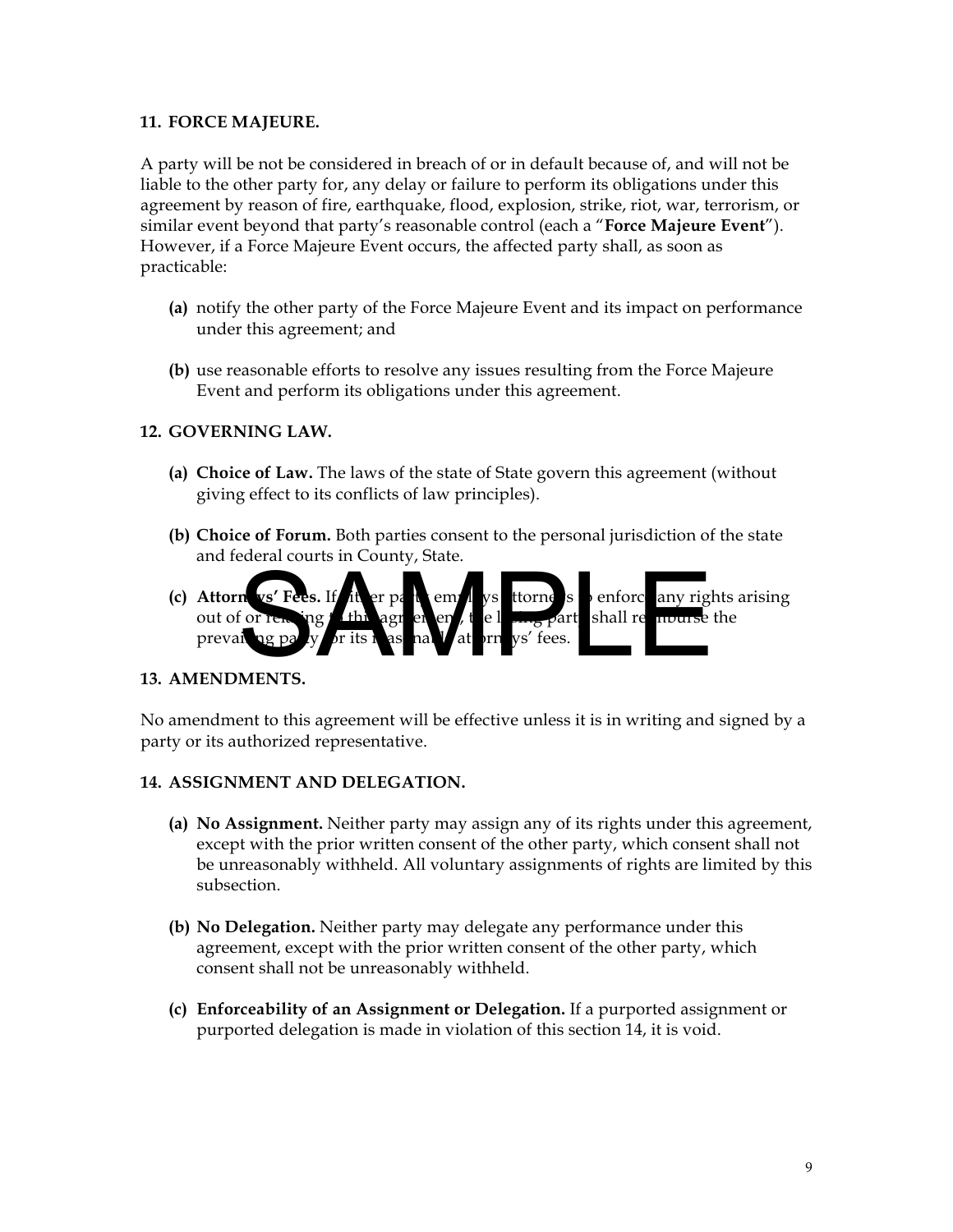#### **15. COUNTERPARTS; ELECTRONIC SIGNATURES.**

- **(a) Counterparts.** The parties may execute this agreement in any number of counterparts, each of which is an original but all of which constitute one and the same instrument.
- **(b) Electronic Signatures.** This agreement, agreements ancillary to this agreement, and related documents entered into in connection with this agreement are signed when a party's signature is delivered by facsimile, email, or other electronic medium. These signatures must be treated in all respects as having the same force and effect as original signatures.

#### **16. SEVERABILITY.**

If any one or more of the provisions contained in this agreement is, for any reason, held to be invalid, illegal, or unenforceable in any respect, that invalidity, illegality, or unenforceability will not affect any other provisions of this agreement, but this agreement will be construed as if those invalid, illegal, or unenforceable provisions had never been contained in it, unless the deletion of those provisions would result in such a material change so as to cause completion of the transactions contemplated by this agreement to be unreasonable.

#### **17. NOTICES.**

- **(a) Writing; Permitted Delivery Methods.** Extending any notice, request, demand, or other communication required or permitted by this agreement shall give that notice in writing and use one of the following types of delivery, each of which is a writing for purposes of this agreement: personal delivery, mail (registered or certified mail, postage prepaid, return-receipt requested), nationally recognized overnight courier (fees prepaid), facsimile, or email. S<br>S demand or other communications. I was party giving or making<br>ment shall give that notice in writing and use one of the following<br>erv, each of which is a writing for purposes of this agreement:
- **(b) Addresses.** A party shall address notices under this section 17 to a party at the following addresses:

If to the Company: Contact Name/Position Mailing Address City, State Zip Code Fax Number Email Address

If to the Contractor: Contact Name/Position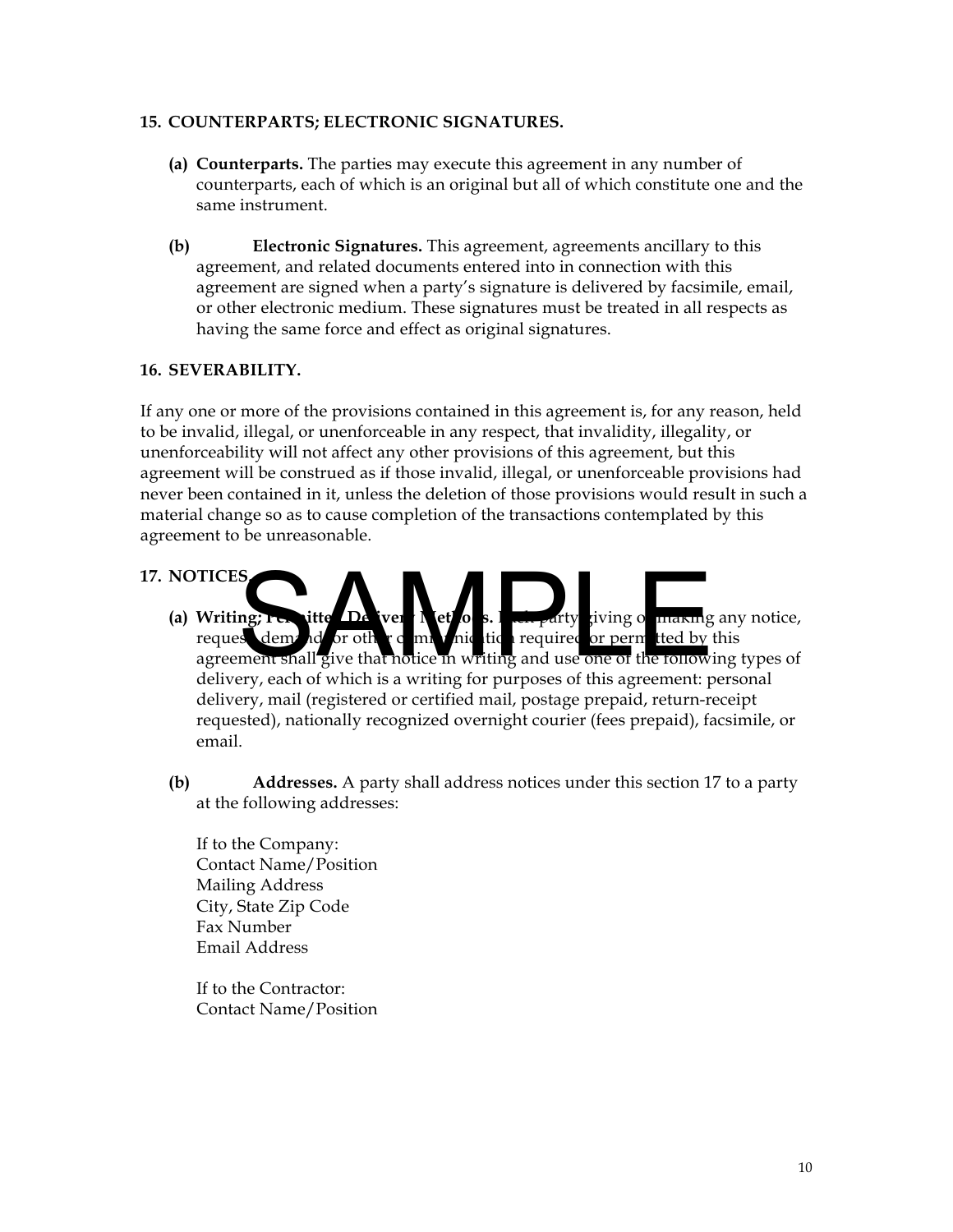Mailing Address City, State Zip Code Fax Number Email Address

**(c) Effectiveness.** A notice is effective only if the party giving notice complies with subsections (a) and (b) and if the recipient receives the notice.

# **18. WAIVER.**

No waiver of a breach, failure of any condition, or any right or remedy contained in or granted by the provisions of this agreement will be effective unless it is in writing and signed by the party waiving the breach, failure, right, or remedy. No waiver of any breach, failure, right, or remedy will be deemed a waiver of any other breach, failure, right, or remedy, whether or not similar, and no waiver will constitute a continuing waiver, unless the writing so specifies.

# **19. ENTIRE AGREEMENT.**

This agreement constitutes the final agreement of the parties. It is the complete and exclusive expression of the parties' agreement about the subject matter of this agreement. All prior and contemporaneous communications, negotiations, and agreements between the parties relating to the subject matter of this agreement are expressly mere ed into and superseded by  $t$  is a reement. The provisions of this agreement may not be explained, supplement of trade usage or a prior course of dealings. Neither party was induced to enter this agreement by, and neither party is relying on, any statement, representation, warranty, or agreement of the other party except those set forth expressly in this agreement. Except as set forth expressly in this agreement, there are no conditions precedent to this agreement's effectiveness. external into and the parties of the property of the property of the property of the property of the property of the property of the property of the property of the property of the property of the property of the property

# **20. HEADINGS.**

The descriptive headings of the sections and subsections of this agreement are for convenience only, and do not affect this agreement's construction or interpretation.

# **21. EFFECTIVENESS.**

This agreement will become effective when all parties have signed it. The date this agreement is signed by the last party to sign it (as indicated by the date associated with that party's signature) will be deemed the date of this agreement.

# **22. NECESSARY ACTS; FURTHER ASSURANCES.**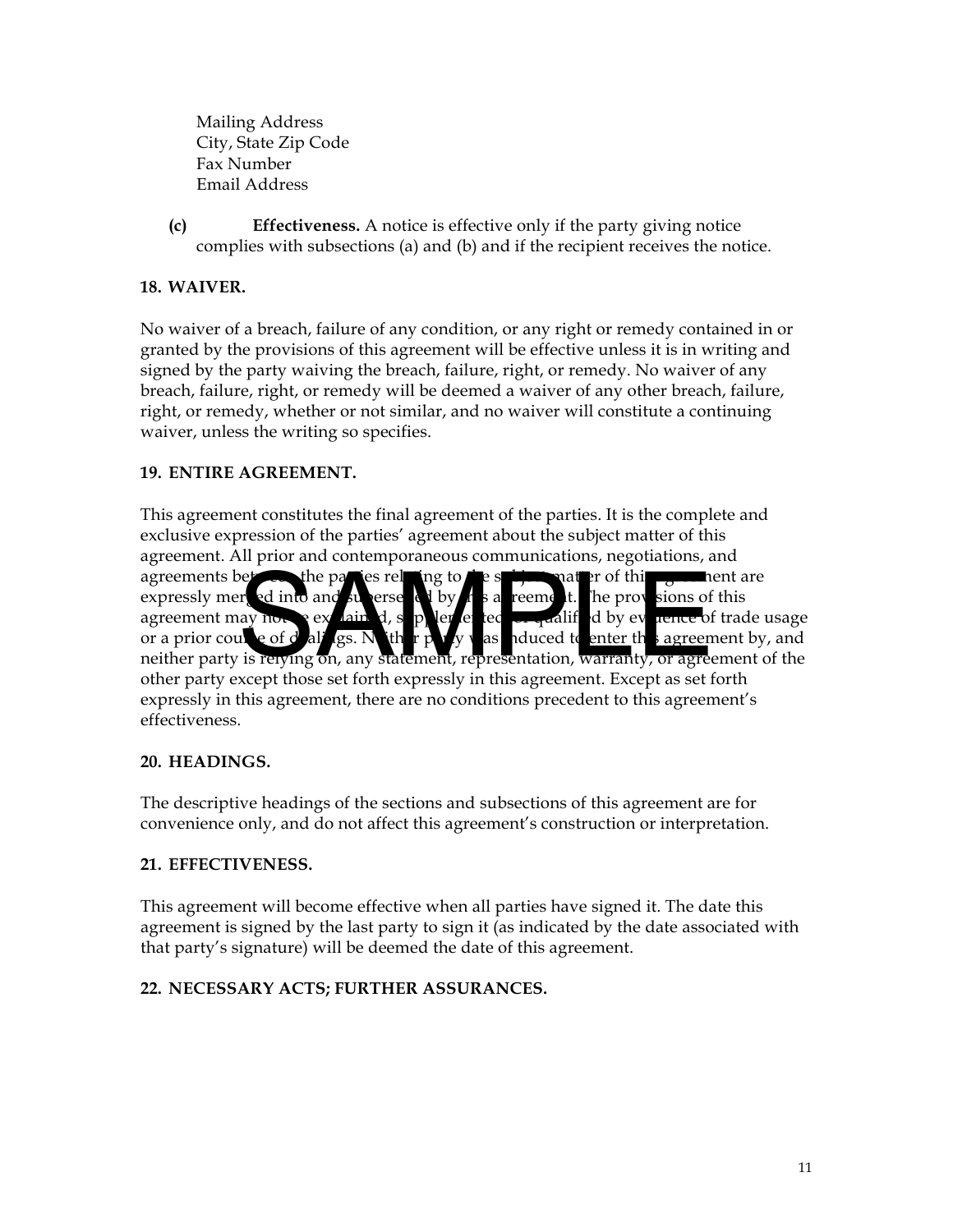Each party and its officers and directors shall use all reasonable efforts to take, or cause to be taken, all actions necessary or desirable to consummate and make effective the transactions this agreement contemplates or to evidence or carry out the intent and purposes of this agreement.

[SIGNATURE PAGE FOLLOWS]

# SAMPLE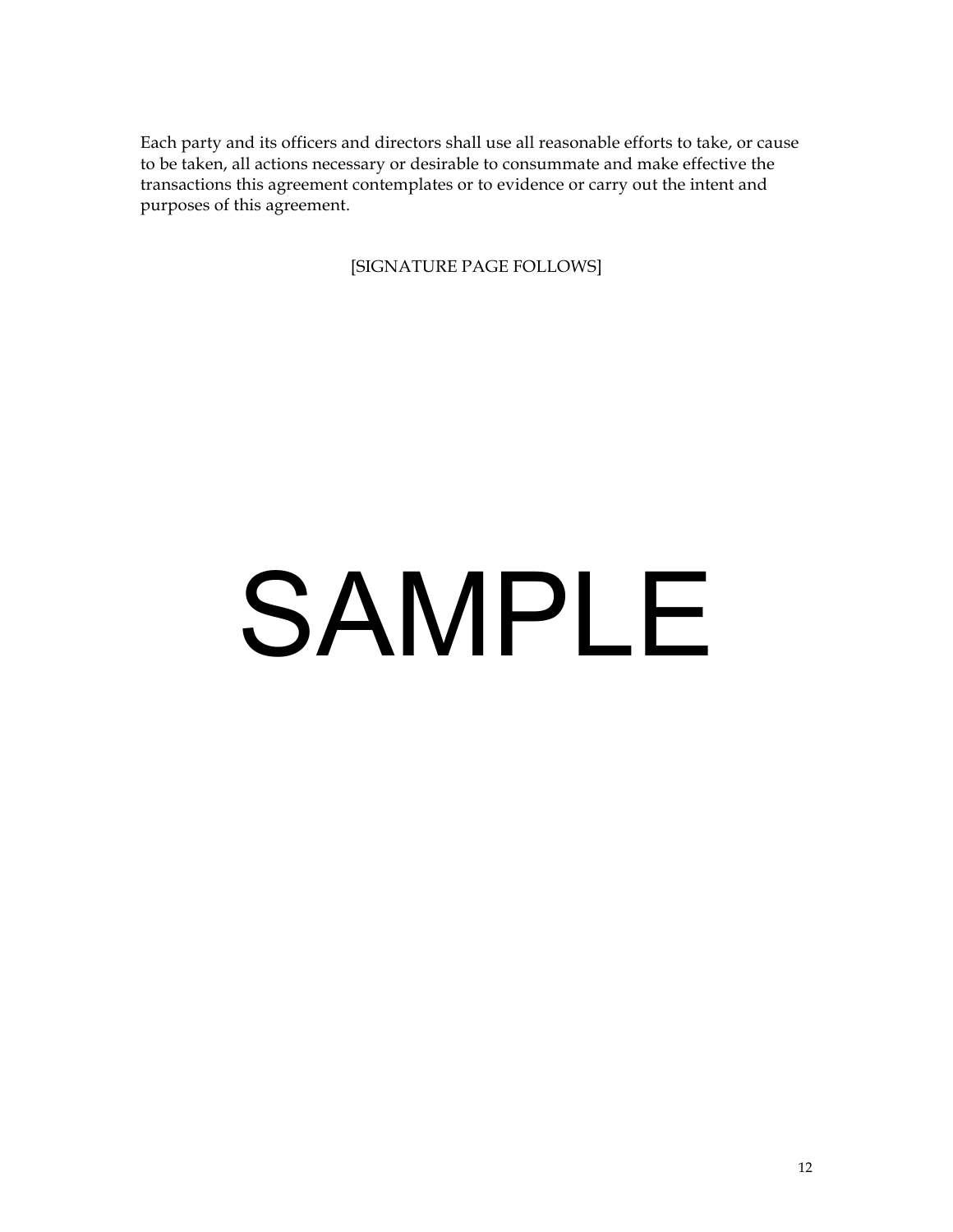Each party is signing this agreement on the date stated opposite that party's signature.

|                                                                                                                                                                                                                                | CONTRACTOR NAME, if not an individual                                                       |
|--------------------------------------------------------------------------------------------------------------------------------------------------------------------------------------------------------------------------------|---------------------------------------------------------------------------------------------|
|                                                                                                                                                                                                                                | By: Name: Name of Person Signing<br>Title: Title of Person Signing                          |
|                                                                                                                                                                                                                                | COMPANY NAME                                                                                |
| Date: the contract of the contract of the contract of the contract of the contract of the contract of the contract of the contract of the contract of the contract of the contract of the contract of the contract of the cont | $\mathbf{B} \mathbf{y}$ :<br>Name: Name of Person Signing<br>Title: Title of Person Signing |
|                                                                                                                                                                                                                                | SAMPLE                                                                                      |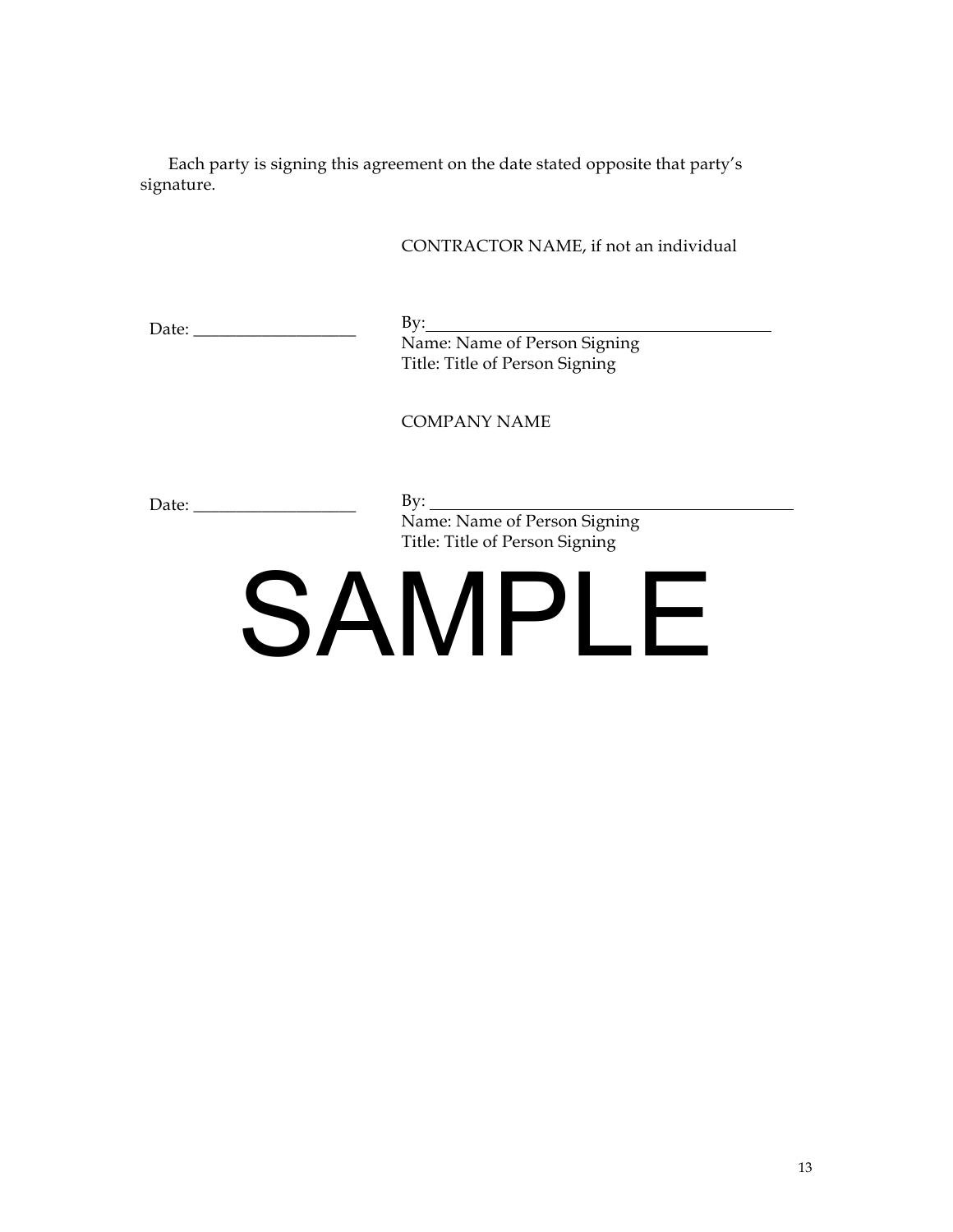### **DUTIES, SPECIFICATIONS, AND COMPENSATION**

## 1. **DUTIES**.

The Contractor shall perform the following [work] [services]: Describe the type of work or services that the Contractor will perform for the Company

#### 2. **SPECIFICATIONS**.

The parties agree to the following additional specifications about the [work][services] to be provided: Provide specific details about how the work for the Company will be performed (for example, specific measurements, locations, standards)

# 3. **COMPENSATION.**

#### *Example 1*

As full compensation for the Services rendered under this agreement, the Company shall pay the Contractor the sum of \$Amount, to be paid Insert times and conditions of payment (e.g., on satisfactory completion of phase one)

#### *Example 2*

- (a) **Estimate.** The Contractor estimates the c st of all S rvices to be completed under the terms The Contrat or est du des ties et of a S rvices te be comprens or eau een ent du best manus S rvices te be compre
	- (i) The total cost of the Services will be no less than \$ Amount and may not exceed \$Amount
- **(b) Deposit.** A [non]refundable deposit of [\$Amount][Amount % of the total estimate] is required on execution of this agreement. The deposit amount will be deducted from the Contractor's total fee.
- **(c) Retainer Fee.** A nonrefundable retainer fee of \$Amount is due at the time of contract execution. The retainer will not be used to bill hours against, but will be held in promise of final payment at the conclusion of the Services.
- **(d) Guaranteed Maximum Price.** The guaranteed maximum cost of the Services is \$ Amount.
- **(e) Labor Fee.**
	- (i) **Flat Fee.** The Company shall pay the Contractor a \$Amount flat fee for the Services.

*Option A (Fee due after completion of Services)* The Contractor's fee is due [and payable in full immediately when the Services are completed.] [after the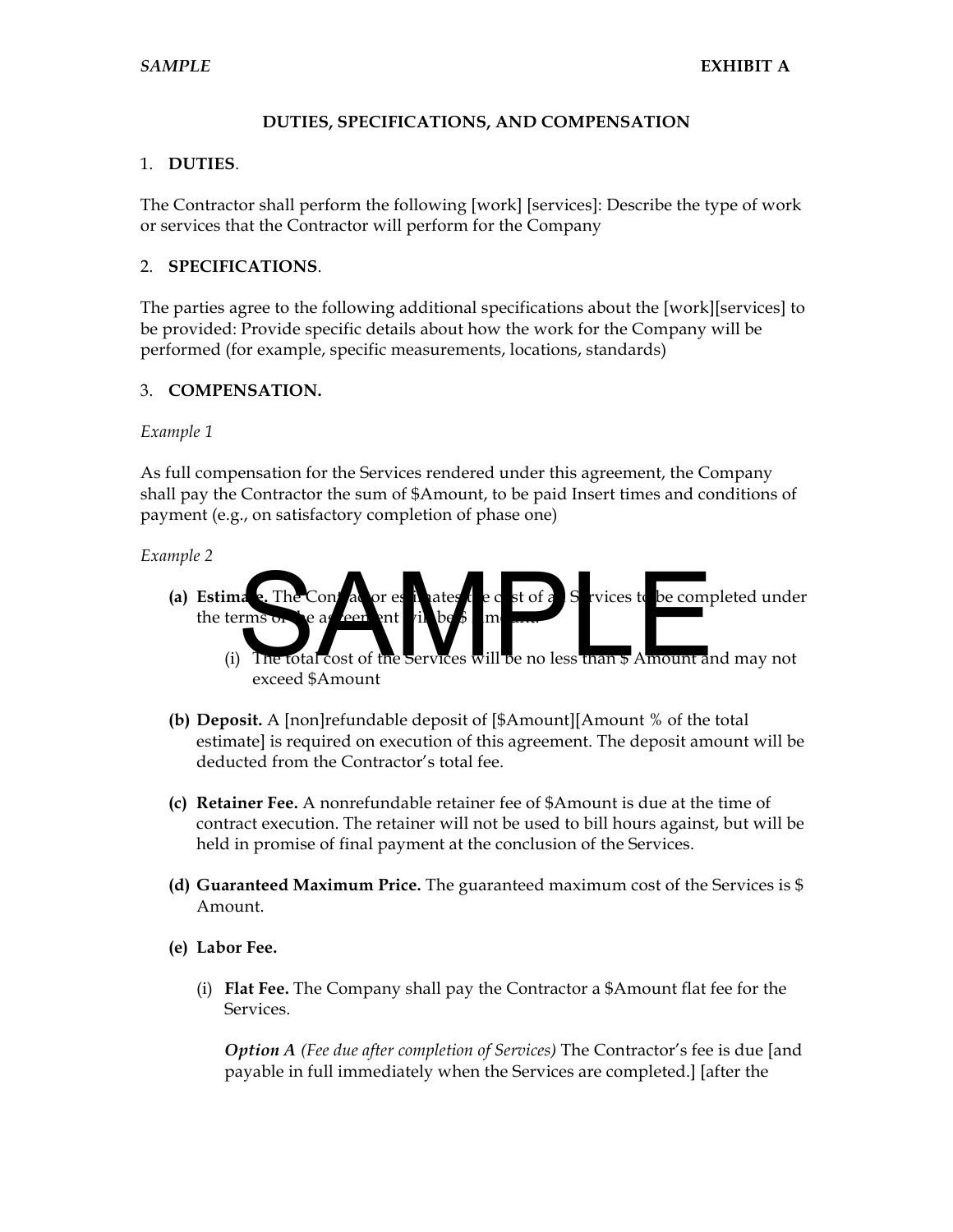Contractor has completed the Services, and is payable in accordance with the Contractor's billing invoice.]

*Option B (Installment Payment):* The Company shall pay the Contractor a fee of \$Amount, payable in [one][two][number] installments.

- A. *Option A(i):* The Number installment of \$Amount is due on Month Day, Year.
- B. *Option A(ii):* The Number installment is due after [describe segment of work] is completed.

#### *REPEAT EITHER AS NEEDED*

*Option C (Payment per Phase of Project):* The Company shall pay the Contractor according to the following schedule:

- A. The first installment of \$Amount is due when Description is completed.
- B. The second installment of \$Amount is due when Description is completed.

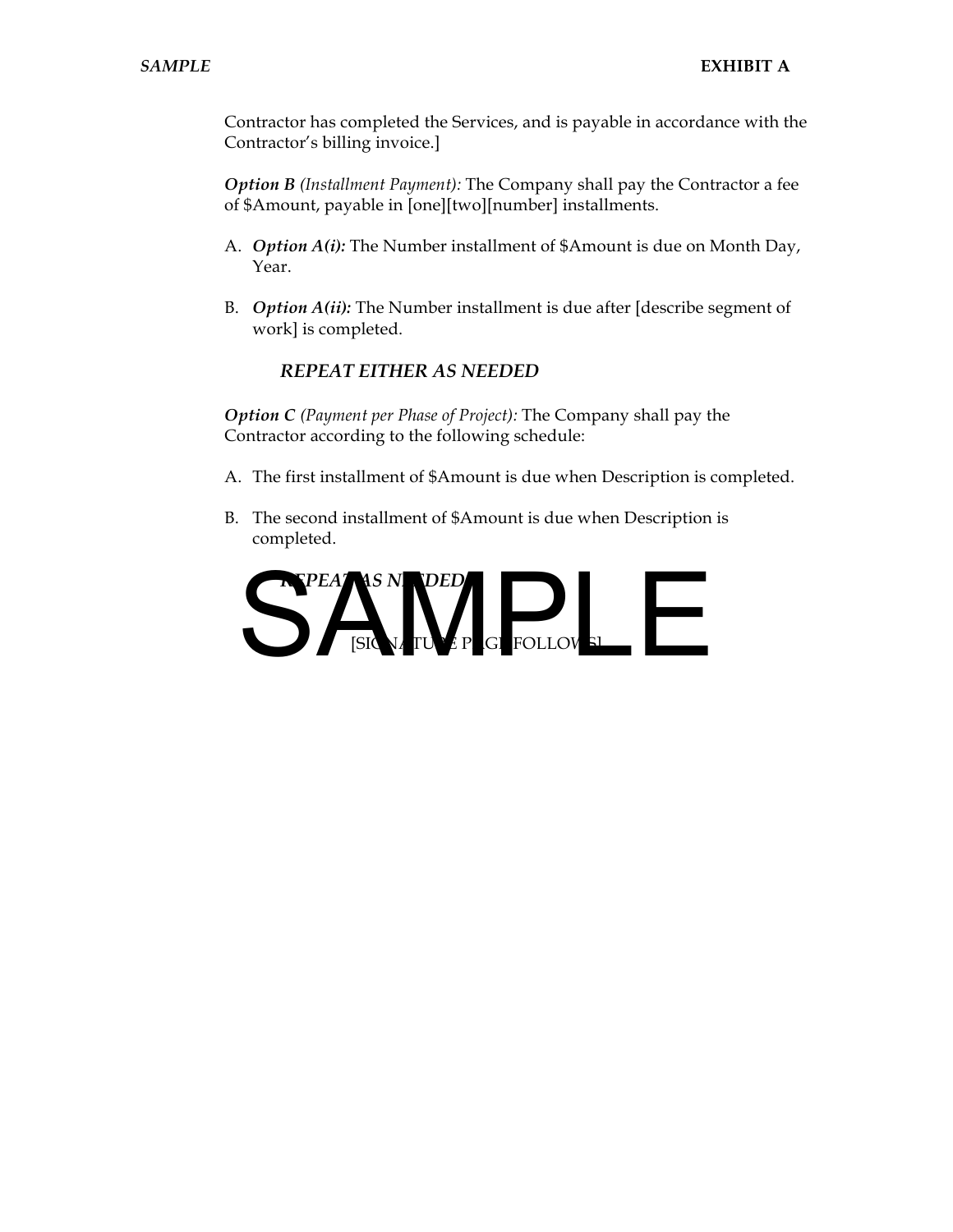Each party is signing this **Exhibit A** on the date stated opposite that party's signature.

CONTRACTOR NAME, if not an individual

Date: \_\_\_\_\_\_\_\_\_\_\_\_\_\_\_\_\_\_\_

By: Name: Name of Person Signing Title: Title of Person Signing

COMPANY NAME

Date: \_\_\_\_\_\_\_\_\_\_\_\_\_\_\_\_\_\_\_

 $By:$ Name: Name of Person Signing Title: Title of Person Signing

# SAMPLE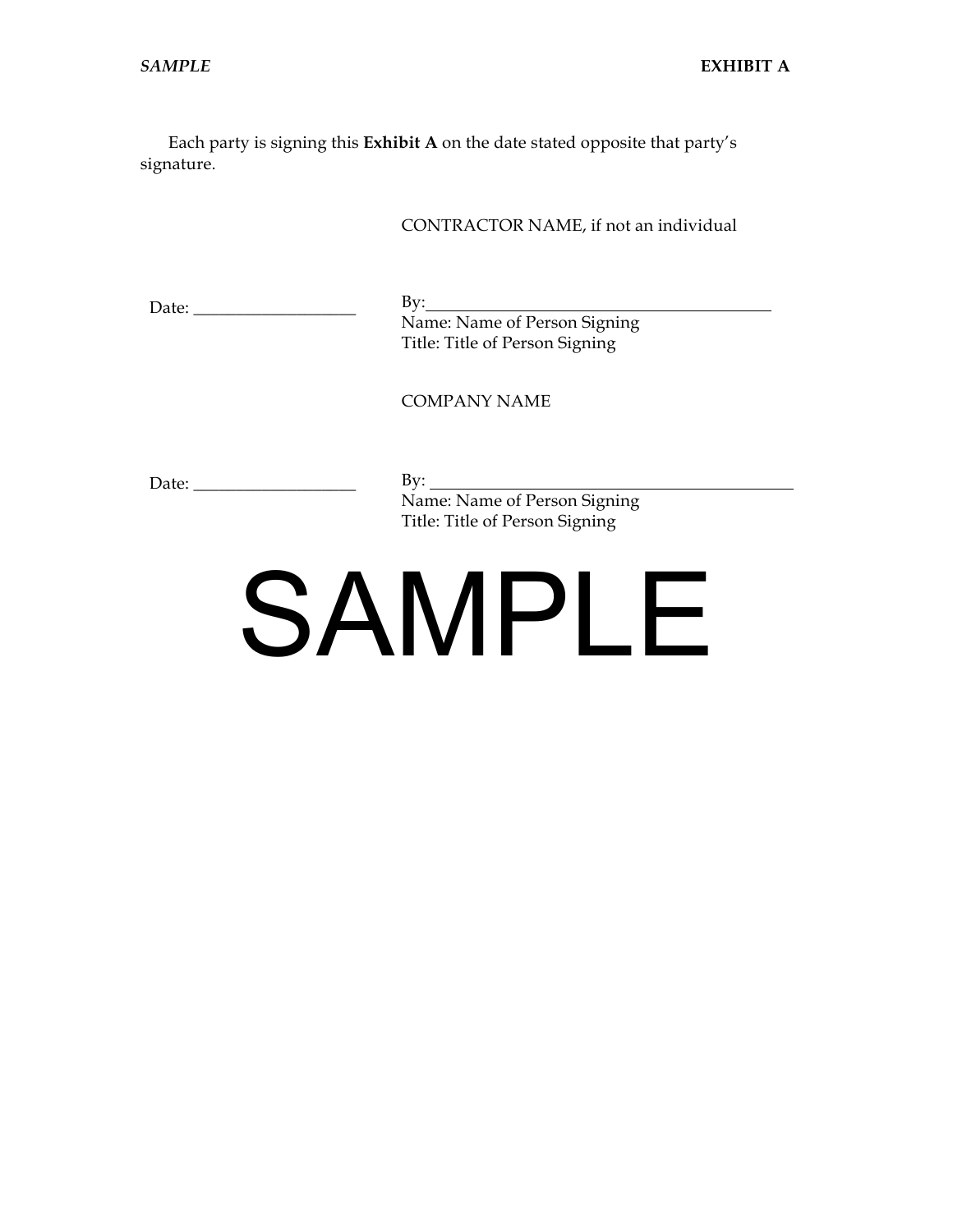#### **LIST OF PRIOR INVENTIONS AND ORIGINAL WORKS OF AUTHORSHIP**

1. Except as listed in section 2 below, the following is a complete list of all Prior Inventions that were made, conceived, or first reduced to practice by the Contractor, alone or jointly with others, before [his][her][its] agreement with the Company:

| Title | Date | <b>Identifying Number or Brief Description</b> |  |
|-------|------|------------------------------------------------|--|
|       |      |                                                |  |
|       |      |                                                |  |
|       |      |                                                |  |
|       |      |                                                |  |
|       |      |                                                |  |
|       |      |                                                |  |
|       |      |                                                |  |
|       |      |                                                |  |
|       |      |                                                |  |
|       |      |                                                |  |
|       |      |                                                |  |
|       |      |                                                |  |

The Contractor has no inventions or (Initials) I have attached (Initials) o das a inversions of mpro me us to st.

2. Because of an existing confidentiality agreement and the duties of confidentiality that the Contractor owes to the parties listed below, the Contractor cannot complete the disclosure in section 1 above with respect to the inventions or improvements listed generally below:

| Invention or Improvement | <b>Party Names</b> | Relationship |
|--------------------------|--------------------|--------------|
|                          |                    |              |
|                          |                    |              |
|                          |                    |              |
|                          |                    |              |
|                          |                    |              |
|                          |                    |              |
|                          |                    |              |
|                          |                    |              |
|                          |                    |              |
|                          |                    |              |

I have attached \_\_\_\_\_ additional sheets to this **Exhibit B**.